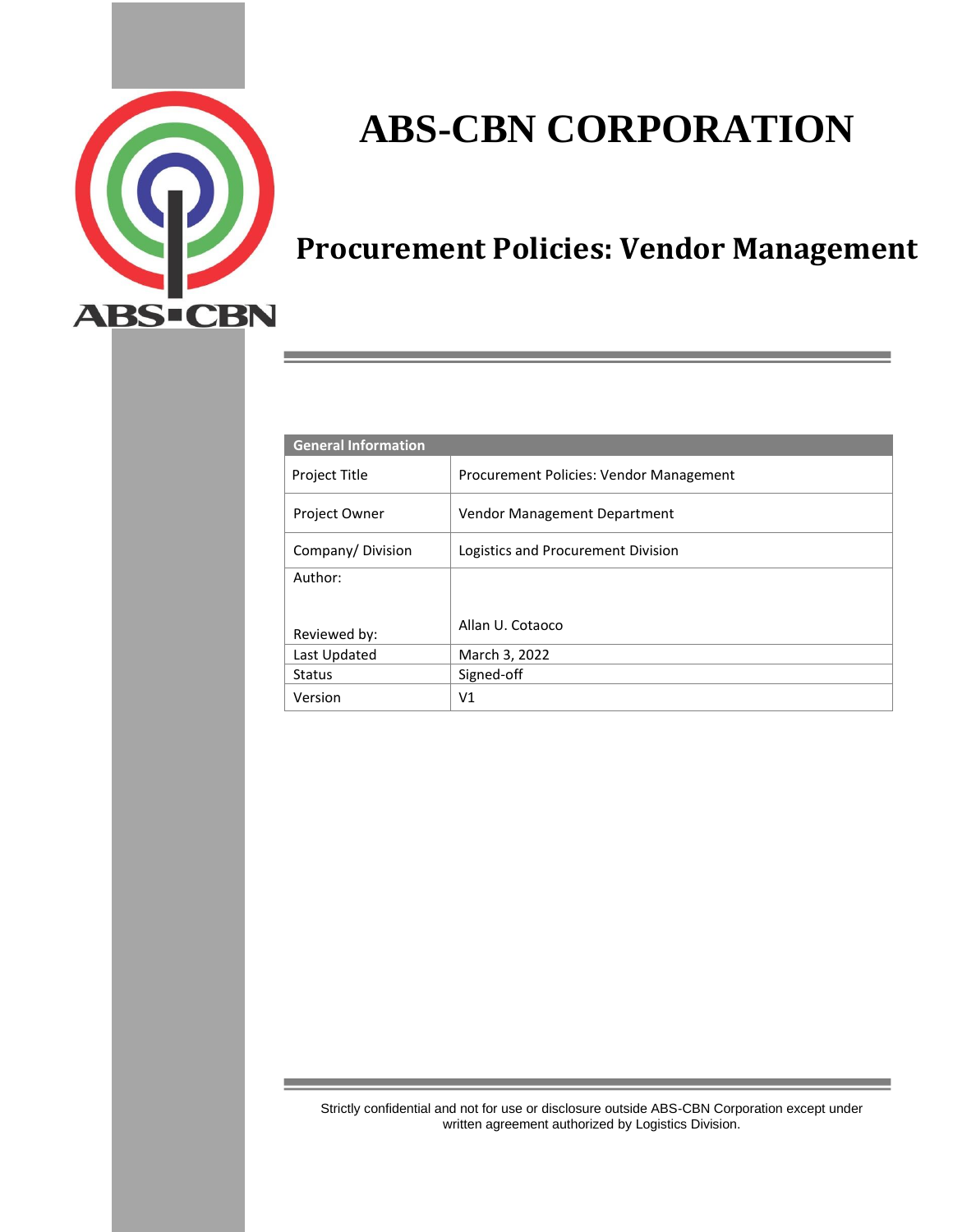

## Table of Contents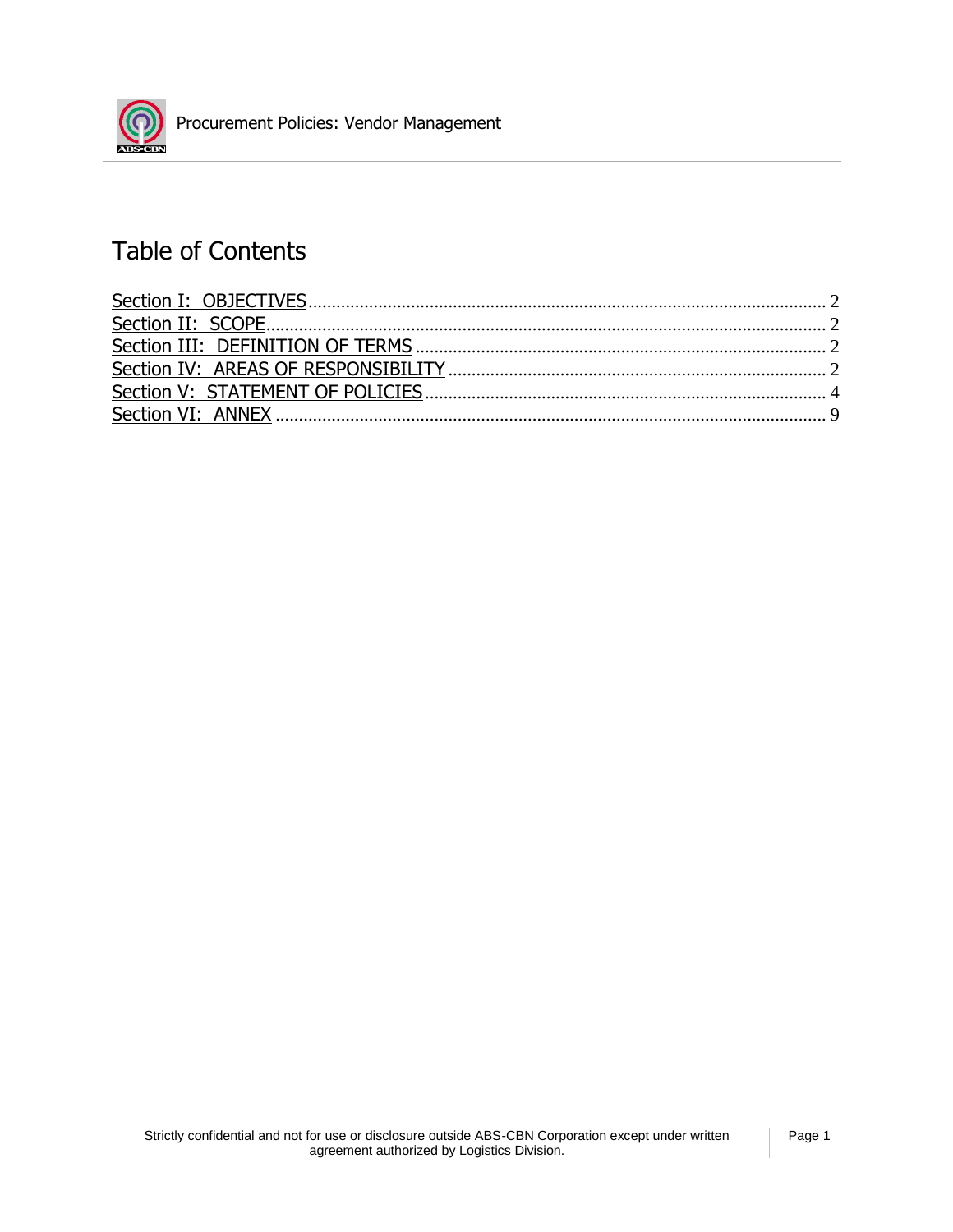

## **Section I: OBJECTIVES**

- To minimize the risk through controls and improve efficiency
- To formalize standard policies and procedures to enforce compliance

## **Section II: SCOPE**

This documentation covers the following processes:

- Vendor Sourcing
- Vendor Accreditation
	- a) Vendor Performance Review and Evaluation
	- b) Vendor Sanction Screening and Verification
- Supplier Contractor Relations Policy

## **Section III: DEFINITION OF TERMS**

**Purchase Requisition (PR)** – a document created online by the requisitioning department to request purchase of non-stock or stock items.

**Purchase Order (PO)** - issued solely by the Procurement Department, in response to an approved

**Purchase Requisition (PR)** - committing the Company to a purchase transaction from a vendor as specified therein. The PO describes the items/services being ordered and incorporates appropriate terms and conditions governing the transaction.

**Vendor Accreditation** – this is a system for qualifying prospective vendors on the basis of a set of screening criteria, such as product/service quality, technical competence, adequacy of facilities/ resources, financial stability and track record from existing clients

**Vendor Master Database** – refers to the database being maintained by Accounts Payable comprising all the vendors with whom the company and its subsidiaries have transacted with. Vendors accredited by Vendor Management form part of this database.

## **Section IV: AREA OF RESPONSIBILITIES**

## **BUYER / PURCHASER**

- Helps in ensuring the completeness and accuracy of the documents submitted by the vendors for accreditation
- Creates requests for the inclusion of new vendors in the Vendor Master Database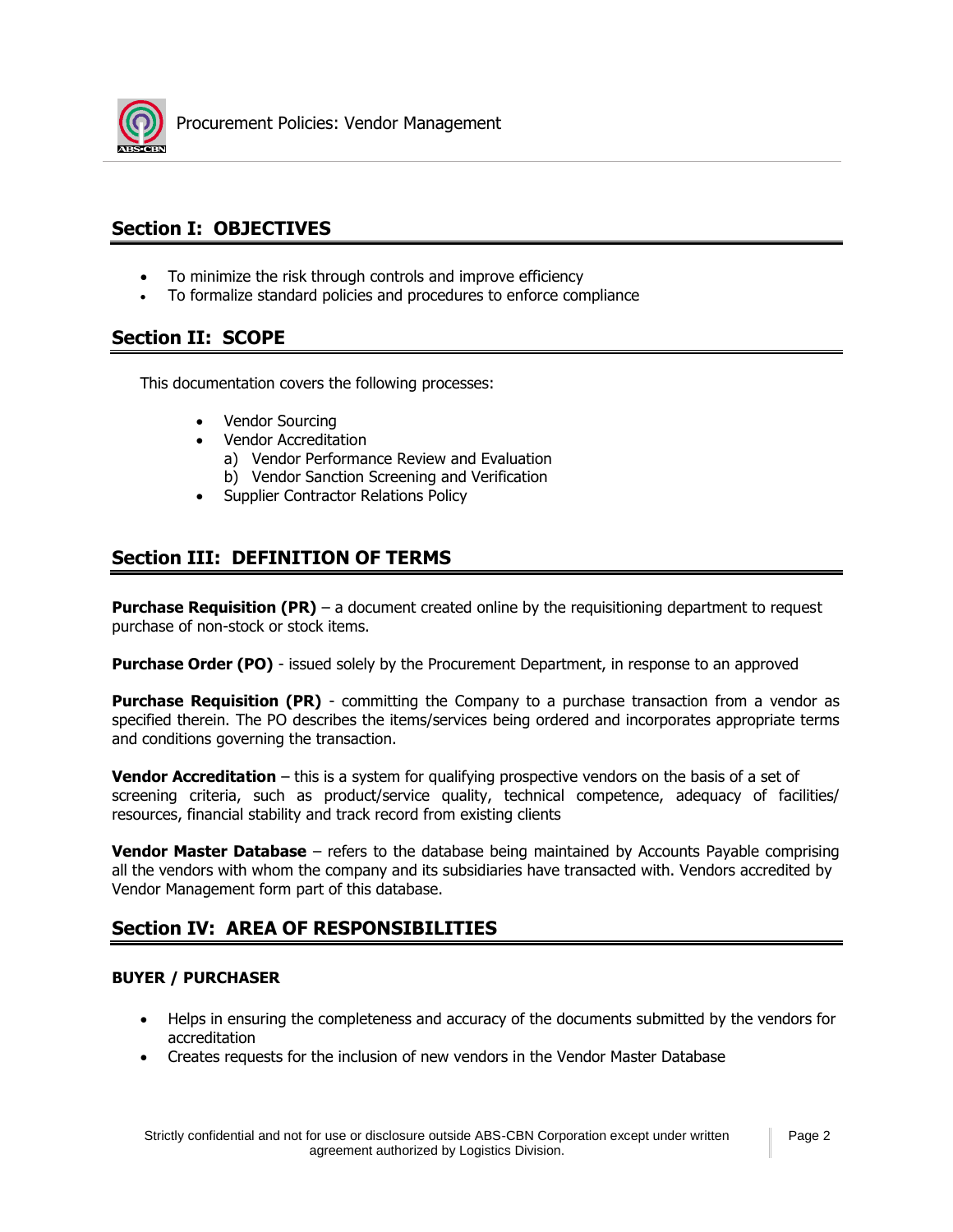

## **PROCUREMENT DEPARTMENT HEAD**

• Identifies vendors for evaluation and reviews evaluation results

### **VENDOR MANAGEMENT SPECIALIST**

- Identifies vendors for evaluation, facilitate evaluation, and tabulate evaluation results
- Conducts feedback session with vendors based on evaluation results

## **VENDOR ACCREDITATION SPECIALIST**

- Coordinates with vendors in relation to accreditation
- Creates requests for the inclusion of new vendors in the vendor master database
- Creates requests to change/block/unblock specific suppliers in the vendor master database
- Files vendor documents

### **VENDOR MANAGEMENT HEAD**

- Assesses and makes recommendations on the approval of vendors' accreditation
- Reviews completeness of documents filed for accreditation and approves request as necessary

## **LOGISTICS DIVISION HEAD**

- Approves/disapproves vendor accreditation
- Decides whether to revoke accreditation of vendors if needed

## **3 rd PARTY PRE-QUALIFICATION GROUP**

- Ensures the completeness and accuracy of the documents submitted by the vendors for accreditation
- Conducts vendor qualification review and evaluation based on the agreed standards and parameters

### **FINANCE OFFICER / LEGAL / END-USER**

• Conducts assessment and evaluation of the vendor's capacity as needed for accreditation

## **SSC ACCOUNTS PAYABLE SPECIALIST**

• Maintains vendor data in the vendor master database

### **PROJECT PROPONENT**

- Recommends prospective vendors, if any
- Conducts pre-bid and site visit, if applicable
- Discusses technical requirements with the vendor/supplier
- Evaluates technical requirements for closed bids of major projects / construction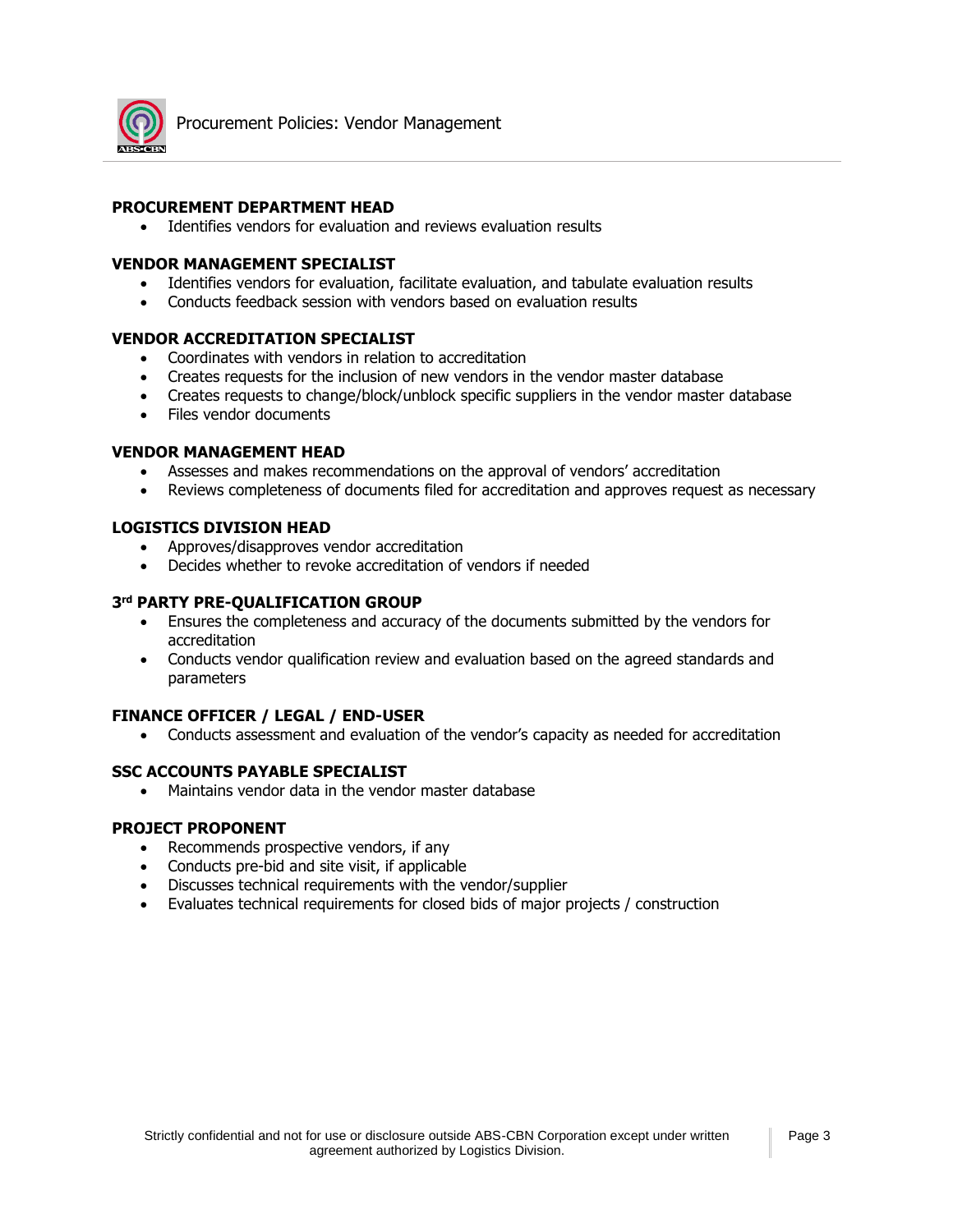

## **Section V: STATEMENT OF POLICIES**

## **I. Vendor Sourcing**

- 1. Procurement Department shall source vendors from both accredited and prospective suppliers/contractors or from recommendations of the project proponent, including consultants and affiliate companies. New suppliers are subject to accreditation policies.
- 2. In case of ABS-CBN Regional areas, Station Managers may source prospective vendors for the following services. However, criteria for determining the appropriate vendor shall be based on the standards set by the respective SMEs.

| <b>Service Type</b>                             | <b>SME</b>                                              |
|-------------------------------------------------|---------------------------------------------------------|
| Safety and Security                             | <b>Corporate Safety and Security</b><br><b>Division</b> |
| <b>Building Construction and</b><br>Maintenance | <b>Property Management</b>                              |
| <b>Equipment Maintenance</b>                    | <b>TOD/Engineering</b>                                  |

The respective SMEs shall conduct an annual assessment of the service/s that the vendors provided, to ensure that the set standards are complied with.

- 3. Prospective vendors sourced by ABS-CBN Regional shall be subject to accreditation and bidding/quotation policies of the Procurement Department.
- 4. Procurement Department shall facilitate evaluation requirements of vendors through the following process:
	- a. Accreditation Requirements
	- b. Certification Requirements
	- c. Other applicable permits and licenses
	- d. Minimum Commercial Terms of the supplier/contractor such as the following:
		- Milestone payment/Progress Billing
		- Cash on Delivery (COD)
		- Project/Performance Bond
		- Other Terms and Conditions
- 5. Vendors with expected transactions amounting to Php 200,000 and above (annual) shall go through the pre-qualification process of the third-party partner (see Annex C for the specific requirements per business business/vendor type).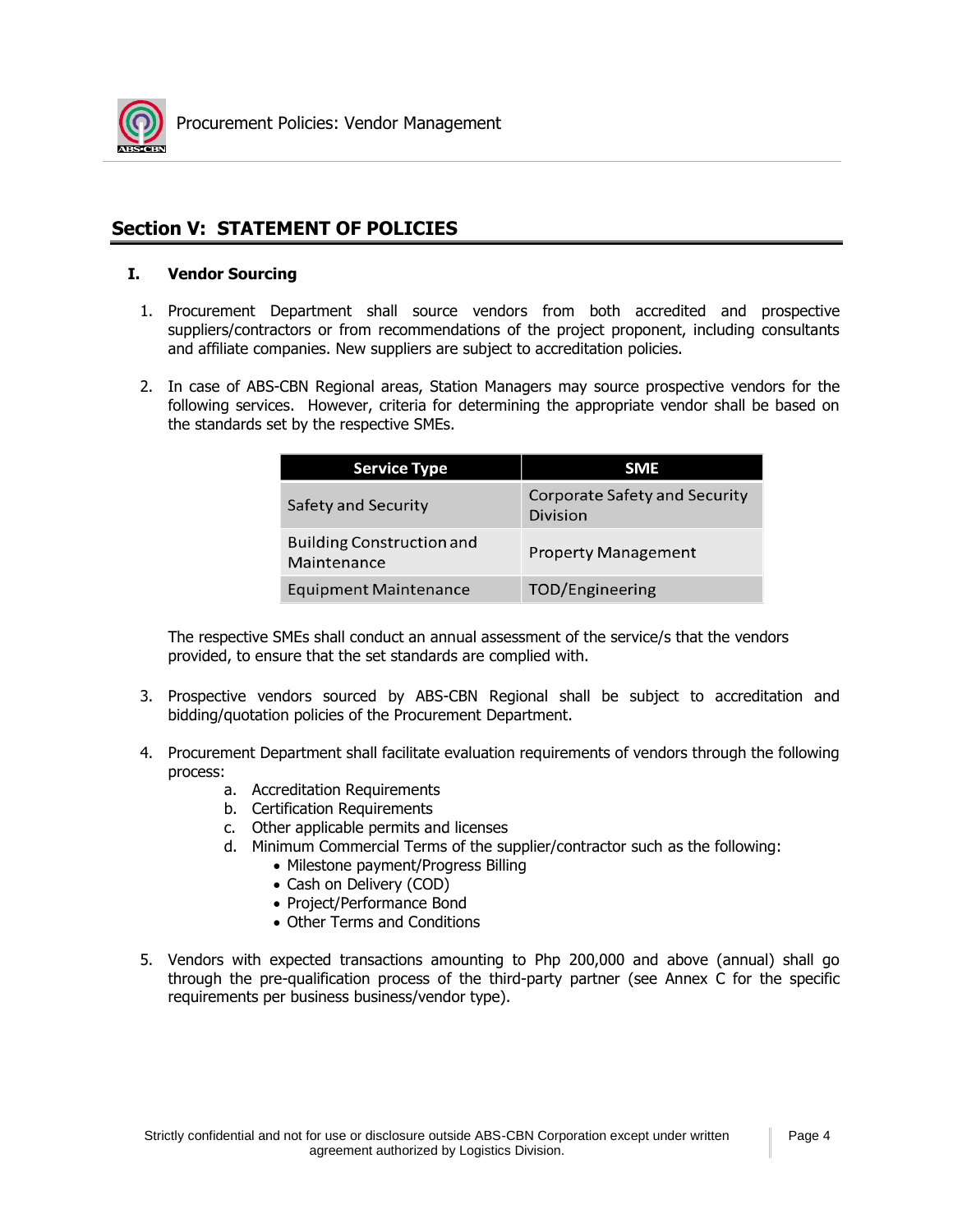

## **II. Vendor Accreditation**

- 1. Generally, all vendors shall undergo the third-party pre-qualification process and submit the general accreditation requirements (refer to Annex B) prior to engagement.
- 2. The following vendor conditions are exempt to undergo the D&B prequalification:
	- a. Vendors with transactions below Php 200,000 annually
	- b. New vendors supplying items/services exclusively. In this case, Vendor Management shall review, on an annual basis at the minimum, the list of vendors offering exclusive items/services to determine if there are other vendors offering the same products/services in the market.
	- c. Suppliers of highly-specialized services (e.g., training, consultancy)
	- d. New vendors for emergency purchases (a post-facto accreditation shall be done)
	- e. New vendors assessed to be one-time (non-recurring purchase)
	- f. Long term Property lessors (e.g., Office site rental, Tower Site rental)
	- g. Energy and Utility Industry Vendors (e.g., Power supply, Telecoms, Gasoline)
	- h. Basic commodity and basic commodity brands
- 3. Suppliers who are exempted from third party pre-qualification are only required to submit the basic business documents (Mayor's Permit, BIR Registration, Copy of Official Receipt/Collection Receipt/Acknowledgement Receipt and Sales Invoice, and Supplier Information Sheet) to Vendor Management Department for vendor creation (PO-based) or SSC AP (Non-PO based).
- 4. Additional requirements, apart from the general requirements of the Vendor Management, shall be the responsibility of the requesting party. These requirements shall form part of the agreement with the supplier.
- 5. Ratings provided by the third-party pre-qualification partner shall be the basis for accrediting a vendor as follows:

| Rating                                                                  | <b>Accredit Vendor?</b>                                                                                                                                                                                                                              |
|-------------------------------------------------------------------------|------------------------------------------------------------------------------------------------------------------------------------------------------------------------------------------------------------------------------------------------------|
| Low Risk                                                                | Yes                                                                                                                                                                                                                                                  |
| Average Risk                                                            | Yes                                                                                                                                                                                                                                                  |
| Above Average Risk                                                      | Conditional - for review and approval of                                                                                                                                                                                                             |
| High Average Risk                                                       | the Vendor Management Head and the<br>following (as applicable):<br><b>Procurement's Finance Officer for</b><br><b>Financial-related concerns</b><br>• ABS-CBN Legal for legal concerns<br>Project proponent for<br>product/service related concerns |
| With Red Flag/s (regardless of nature; i.e.,<br>Financial, legal, etc.) |                                                                                                                                                                                                                                                      |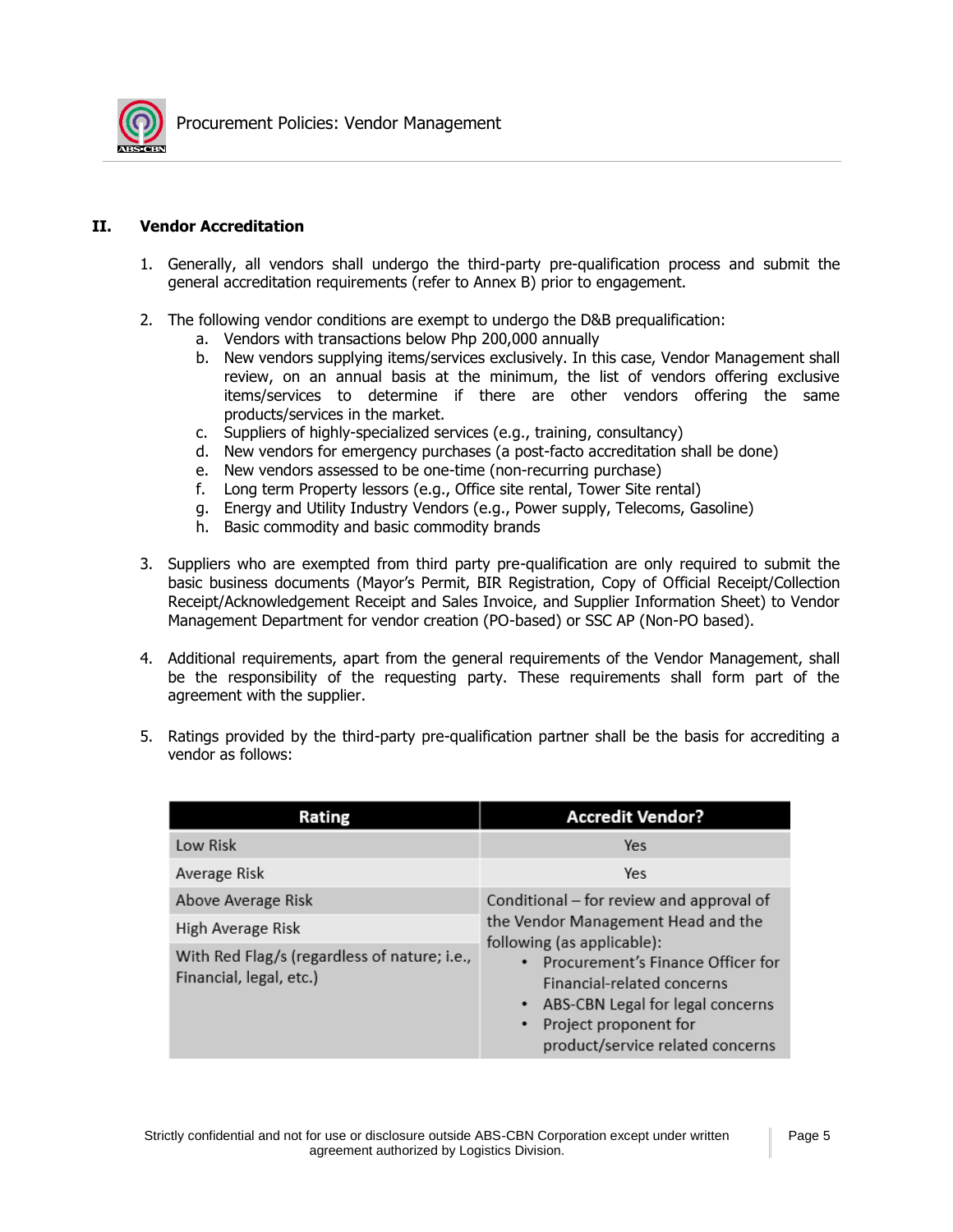

6. The validity of the vendor's accreditation shall vary based on the rating the vendor has obtained. The maximum period of validity shall be as follows:

| Rating                                 | <b>Validity of Accreditation</b> |
|----------------------------------------|----------------------------------|
| Low Risk, with no red flags            | 3 years                          |
| Average Risk, with no red flags        | 2 years                          |
| Above Average Risk**                   | 1 year                           |
| Above Average Risk**                   | 1 year                           |
| With Red Flag/s (regardless of rating) | 1 year                           |

\*Note: For vendors required to submit sanitary and safety permits, validity of accreditation is 1 year. \*\*Applicable if vendor has been approved to be accredited

- 7. Accreditation of vendors with declared/identified relatives (up to 3rd level of consanguinity or affinity) employed by ABS-CBN, its affiliates, or subsidiaries shall be endorsed to ABS-CBN Controller for approval prior to engagement.
- 8. Only vendors that are duly accredited by the Vendor Management must be maintained in the procurement vendor master in SAP.

9. A supplier duly accredited by Vendor Management is no longer required to undergo a separate accreditation process should another subsidiary decide to transact with the said supplier.

## **III. Vendor Performance Review and Evaluation**

1. A vendor engaged in periodic contract shall be evaluated at least three (3) months before the fulfillment of the contract or at the end of the year, whichever comes first.

2. The Head of Procurement and Vendor Management shall review the vendors with the highest purchase order amount and most transactions within the year.

3. Evaluation shall be conducted per category through the use of the Supplier Rating Sheet. Suppliers shall be rated as: Very Good, Good, Fair or Poor based on the following criteria:

- a. Quality;
- b. Price;
- c. Delivery/Completion; and
- d. Service/After Sales

4. Aside from the annual evaluation, process owners shall monitor suppliers' performance during the course of their transactions. They may use the evaluation template to escalate incidences during their regular operations.

5. Vendor Management team shall be responsible for disseminating the results of the evaluation and assessment to the respective vendors.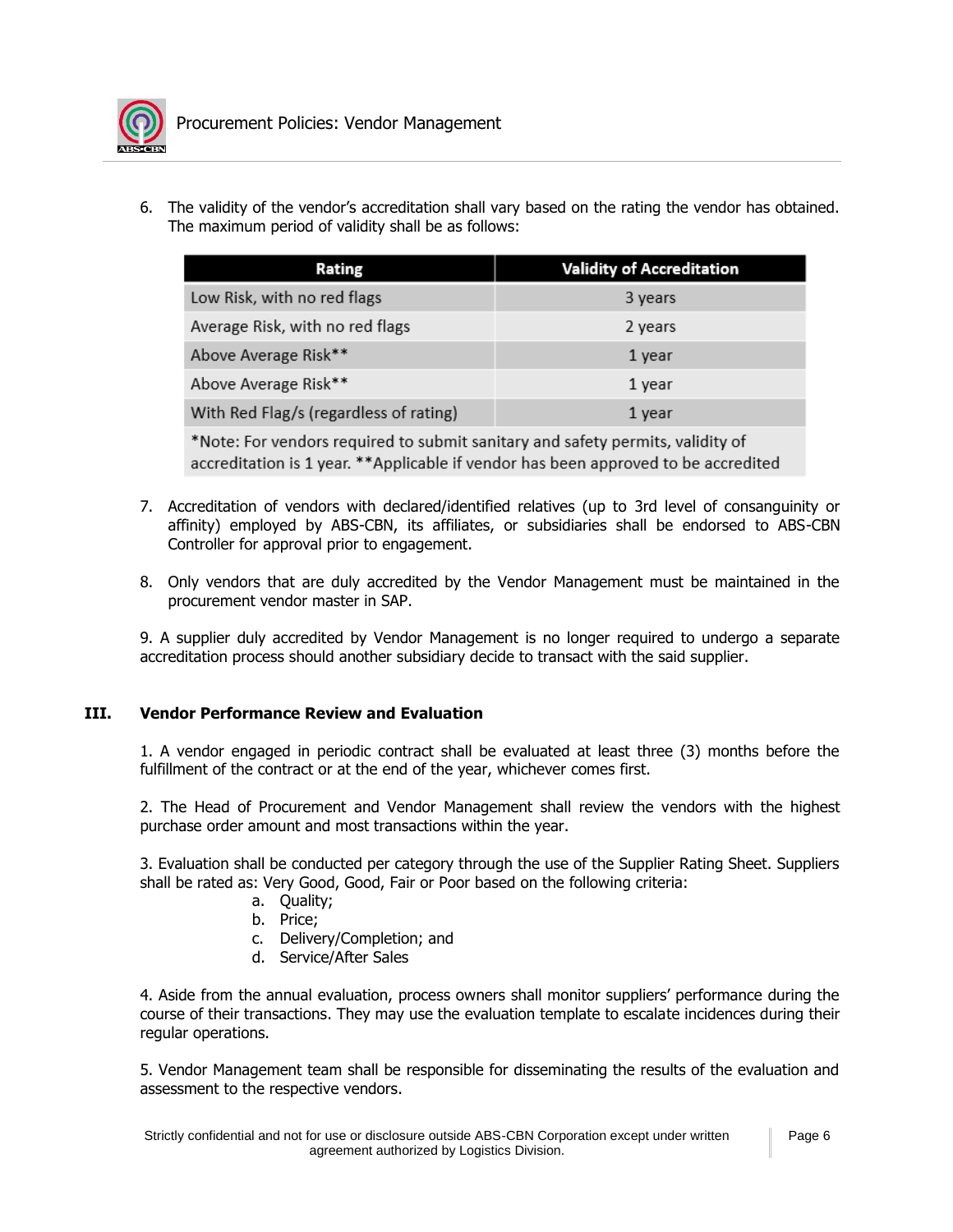

6. Vendor Management together with process owner shall conduct a feedback session with any vendor who fails the evaluation. The supplier must address the failing evaluation results and identify areas that can be improved/enhanced. All agreements shall be documented for reference purposes. A reassessment shall be scheduled depending on the items agreed upon.

7. Disciplinary actions are prescribed below, shall be carried out for vendors who fail the reassessment or for vendors who fail on the evaluation done at the end of the contract/engagement.

## **IV. Vendor Sanction Screening and Verification**

- 1. Depending on the nature of the offense and accompanying circumstances, the company shall impose the applicable disciplinary actions to the supplier; vendor maybe put on hold for future requirements (temporary suspension) or delisted/banned.
- 2. For vendor blocking, Vendor Accreditation Specialist shall coordinate the blocking of such vendors in relevant systems. A vendor can be suspended from doing any business with ABS-CBN Corporation and its subsidiaries on the basis of receipt of evidence of one or more of the following reasons:

|                                                                                                                                                                                                         | <b>PENALTY</b>                                               |                                                            |                                                   |
|---------------------------------------------------------------------------------------------------------------------------------------------------------------------------------------------------------|--------------------------------------------------------------|------------------------------------------------------------|---------------------------------------------------|
| <b>NATURE OF OFFENSE</b>                                                                                                                                                                                | <b>FIRST OFFENSE</b>                                         | <b>SECOND OFFENSE</b>                                      | <b>THIRD OFFENSE</b>                              |
| Bridge of agreement                                                                                                                                                                                     | Written warning                                              | 1 years suspension from the pool<br>of accredited supplier | Deletion from the pool of<br>accredited suppliers |
| Failure to meet crucial delivery schedules Written warning                                                                                                                                              |                                                              | 1 years suspension from the pool<br>of accredited supplier | Deletion from the pool of<br>accredited suppliers |
| Wrong or poor quality specifications                                                                                                                                                                    | Written warning                                              | 1 years suspension from the pool<br>of accredited supplier | Deletion from the pool of<br>accredited suppliers |
| Collusion<br>attempt to<br>or.<br>bidding procedures                                                                                                                                                    | manipulate Deletion from the pool of<br>accredited suppliers |                                                            |                                                   |
| Providing counterfeit/pirated/fake goods                                                                                                                                                                | Deletion from the pool of<br>accredited suppliers            |                                                            |                                                   |
| Submission<br>fake/false/forged<br>of<br>documents, certificates, or information or Deletion from the pool of<br>has resorted to unethical, illegal means accredited suppliers<br>in getting accredited |                                                              |                                                            |                                                   |
| Violation to any of the Ethical Standards<br>required for an ABS-CBN supplier<br>indicated in the Supplier Code of Ethics                                                                               | Deletion from the pool of<br>accredited suppliers            |                                                            |                                                   |

- 3. Any of the following Company personnel/department shall be responsible for immediately reporting an offense or vendor misconduct:
	- a. Vendor Management
	- b. Procurement
	- c. Warehouse personnel
	- d. End-users
	- e. Finance and Accounting (payment related)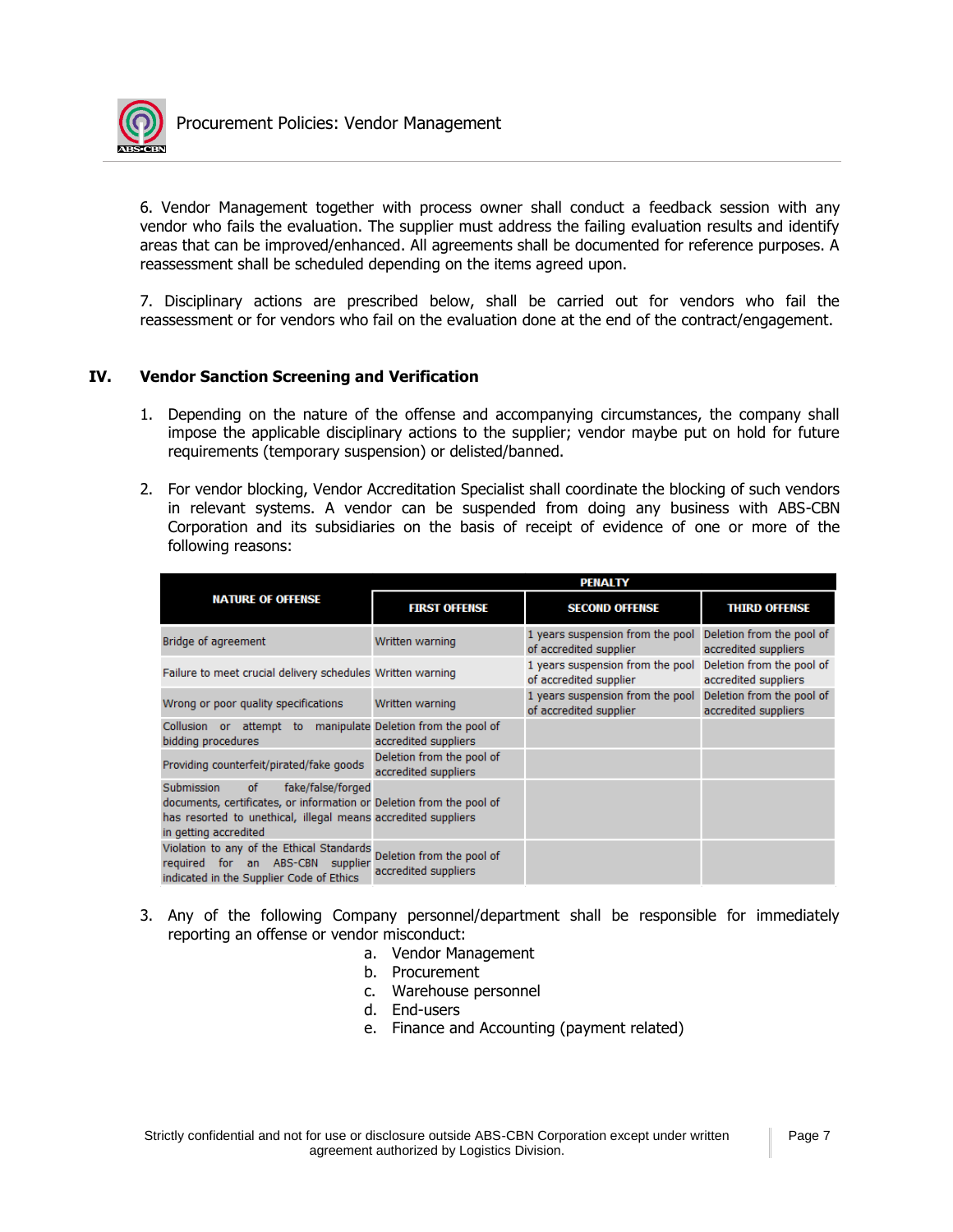

- 4. All cases requiring vendor disciplinary action must be submitted to the Vendor Management Team. A Vendor Incident Report (VIR) shall be used in documenting vendor's non-compliance to agreed performance standards (thru memo and email). Vendor Incident Report must be submitted to the Head of Vendor Management within seven (7) working days from the incident date.
- 5. Investigation shall be carried out by Vendor Management team to validate the reported incident within seven (7) working days from receipt of the VIR.
- 6. The vendor management team shall issue a show cause notice to the supplier within five (5) working days after the investigation. Supplier will be given seven (7) working days to reply to the notice. Failure of the supplier to respond to the notice within the period will result to an offense.
- 7. The Supplier, under investigation should submit an explanation letter addressed to the initiating unit for the corrective/preventive possible action. Explanation letter shall address the causes of suspension and stating the corresponding resolution and shall be approved by Head of Logistics.
- 8. Based on the investigation results and supplier response, Vendor Management team shall prepare necessary recommendation and communicate with legal for consultation. Logistics Division Head shall review the penalty recommendation and give final approval of implementation.
- 9. Head of Vendor Management shall inform the vendor of the offense committed and the corresponding penalty in writing within five (5) working days.

## **V. Supplier/Contractor Relations**

- 1. ABS-CBN Corporation Supplier and Contractor Policy upholds accountability, integrity, fairness and transparency in its business dealings with suppliers and contractors in the procurement of goods and services. It shall seek the best value for money without compromising the quality standards and business ethics set by the Company.
- 2. ABS-CBN Corporation quality policy for procurement activities ensure competitive sourcing and pricing of highest quality of goods and services to support the ABS-CBN Corporation objectives. It shall assess, select and evaluate suppliers and contractors based on the standards of quality, expertise, track record, competitive pricing, delivery timeframe and customer service.
- 3. ABS-CBN Corporation has integrated 'green' initiatives and sustainable practices in its accreditation procedures. Suppliers are screened using environmental criteria such as waste management, environmental and/or regulatory compliance certificates; labor practices in supply chain covering child labor, forced labor; and human rights criteria. It shall favor suppliers and contractors that observe and respect the ABS-CBN Corporation Code of Conduct.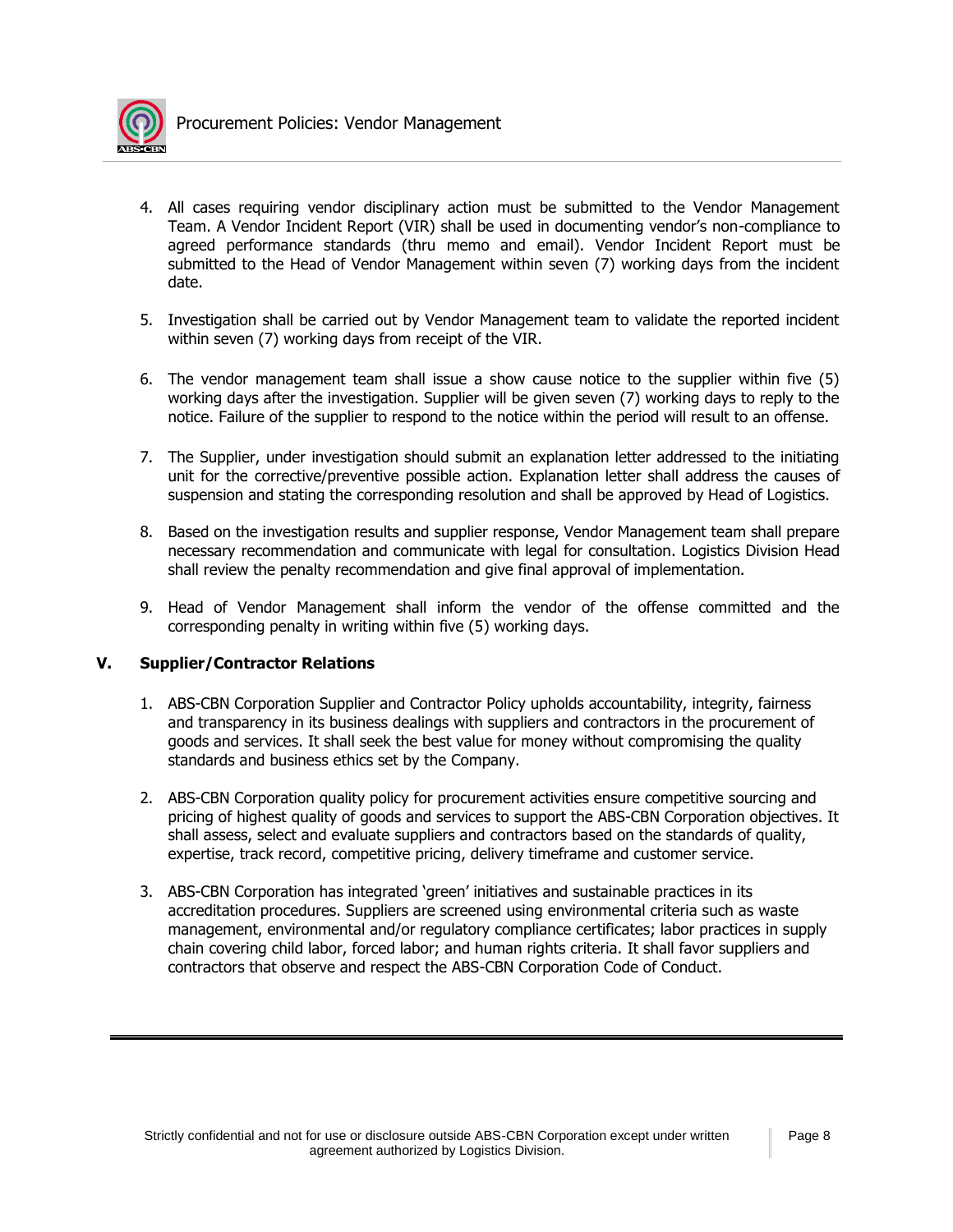

## **ANNEXES**

## **Annex A: GENERAL ACCREDITATION REQUIREMENTS CHECKLIST**

- 1. Duly Accomplished Supplier's Information Sheet
- 2. Company Profile with the following:
	- a. List of Board of Directors and Key Officers / Owners
	- b. List of product lines and price lists / services offered
	- c. Client listing (w/contact persons / telephone nos. / summary of projects)
	- d. Secretary's Certificate, indicating the authorized signatory and representative of the company to transact business with ABS-CBN (fix the indents)
	- e. List of tools and equipment and its respective acquisition dates (if applicable)
	- f. Certificate of Exclusive Distributorship, if principal is foreign
- 3. Permits and Licenses:
	- a. Bureau of Internal Revenue Registration (BIR Form No. 2303)
	- b. Sample Copy of Official Receipt and Sales Invoice.
	- c. Business Permit / Mayor's Permit
	- d. Certificate of Registration Department of Trade and Industry (D.T.I.)
	- e. Certificate of Incorporation Securities and Exchange Commission (S.E.C.)
- 4. Latest Audited Financial Statement (for the past 3 years)
- 5. Duly signed and notarized Certificate of Disclosure list of relatives (up to 3rd level of consanguinity or affinity) employed by ABS-CBN, its affiliates, or subsidiaries.
- 6. Duly acknowledged and signed Supplier Code of Ethics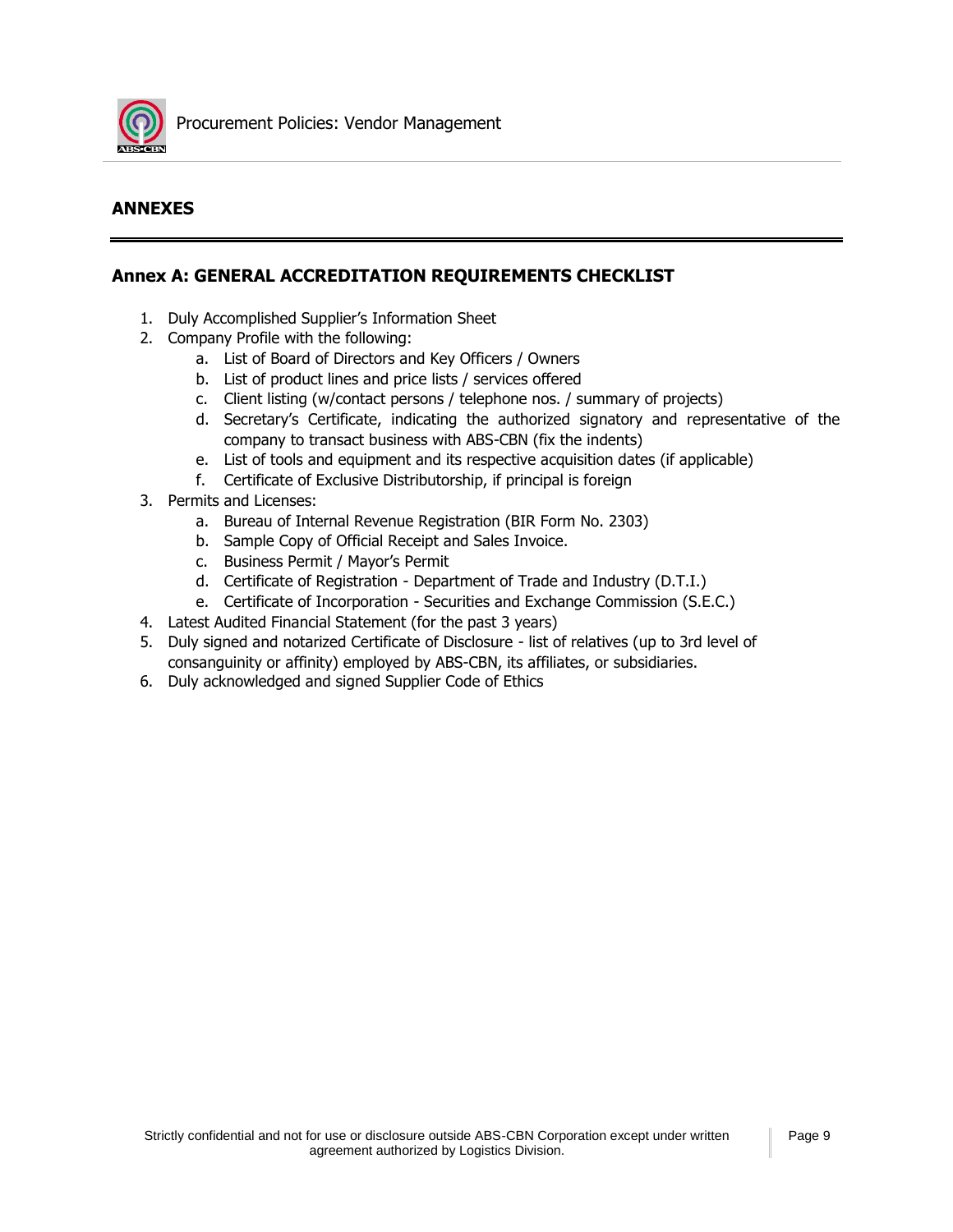

## **SPECIFIC ACCREDITATION REQUIREMENTS CHECKLIST**

| <b>INSURANCE/ASSURANCE</b>               |                  |  |
|------------------------------------------|------------------|--|
| <b>Regulatory</b>                        | <b>Mandatory</b> |  |
| 1. Certificate from Insurance Commission |                  |  |

| <b>Travel Agencies</b>                                                                                                                                 |                  |  |  |
|--------------------------------------------------------------------------------------------------------------------------------------------------------|------------------|--|--|
| <b>Regulatory</b>                                                                                                                                      | <b>Mandatory</b> |  |  |
| Photocopy of certificates from the following:                                                                                                          |                  |  |  |
| 1. Department of Foreign Affairs<br>2. National Statistics Office<br>3. Bureau of Immigrations<br>4. International Air Transport Association<br>(IATA) |                  |  |  |

|    | <b>FORWARDERS</b>                                                                  |                                                                                     |  |  |
|----|------------------------------------------------------------------------------------|-------------------------------------------------------------------------------------|--|--|
|    | <b>Regulatory</b>                                                                  | <b>Mandatory</b>                                                                    |  |  |
|    | 1. List of Vehicles - for domestic, with plate                                     |                                                                                     |  |  |
|    | number and date of acquisition                                                     |                                                                                     |  |  |
|    | a. Owned - minimum of 5 trucks 6 wheeler in                                        |                                                                                     |  |  |
|    | size or above                                                                      |                                                                                     |  |  |
|    | b. Leased – copy of contract with $3^{rd}$ party for                               |                                                                                     |  |  |
|    | exclusive use of vehicles                                                          |                                                                                     |  |  |
|    | 2. Warehouse Facility - minimum of 1,000 sqm                                       |                                                                                     |  |  |
|    | owned or lease (copy of contract)                                                  |                                                                                     |  |  |
|    | 3. Proof of Direct Loading Arrangement with                                        |                                                                                     |  |  |
|    | Major Carrier (e.g. Carrier Loading                                                |                                                                                     |  |  |
|    | Agreement, Accreditation as Forwarding<br>Agent, Bill of Lading, etc.)             |                                                                                     |  |  |
|    | 4. Accreditation Certificate for the following:                                    |                                                                                     |  |  |
|    | a. Domestic                                                                        |                                                                                     |  |  |
|    | i. Civil Aeronautics Board (CAB)                                                   |                                                                                     |  |  |
|    | b. International                                                                   |                                                                                     |  |  |
|    | i. International Air Transport Association                                         |                                                                                     |  |  |
|    | (IATA Cargo)                                                                       |                                                                                     |  |  |
|    | ii. BOC Certificate of Registration                                                |                                                                                     |  |  |
|    | iii. Broker Requirements:                                                          |                                                                                     |  |  |
|    | 1. PRC ID                                                                          |                                                                                     |  |  |
|    | 2. AMO Certificate of Accreditation                                                |                                                                                     |  |  |
|    | 3. BOC Certificate of Registration                                                 |                                                                                     |  |  |
| c. | Fair Trade Enforcement Bureau (FTEB)                                               |                                                                                     |  |  |
|    | (Formerly PSB)                                                                     |                                                                                     |  |  |
|    | Note to Dun & Bradstreet                                                           |                                                                                     |  |  |
|    |                                                                                    | Brokers will not be accredited separately. The Forwarder will be the one to provide |  |  |
|    | the requirements needed for the brokers that they use.                             |                                                                                     |  |  |
|    | Accreditation Categories: Domestic - if only domestic requirements were submitted; |                                                                                     |  |  |
|    | International - if only international requirements were submitted;                 |                                                                                     |  |  |
|    | Domestic/International - if all requirements were submitted                        |                                                                                     |  |  |

| <b>COURTER</b>                         |                  |
|----------------------------------------|------------------|
| <b>Regulatory</b>                      | <b>Mandatory</b> |
| 1. DOTC/DICT Permit/ Courier's License |                  |

Strictly confidential and not for use or disclosure outside ABS-CBN Corporation except under written agreement authorized by Logistics Division.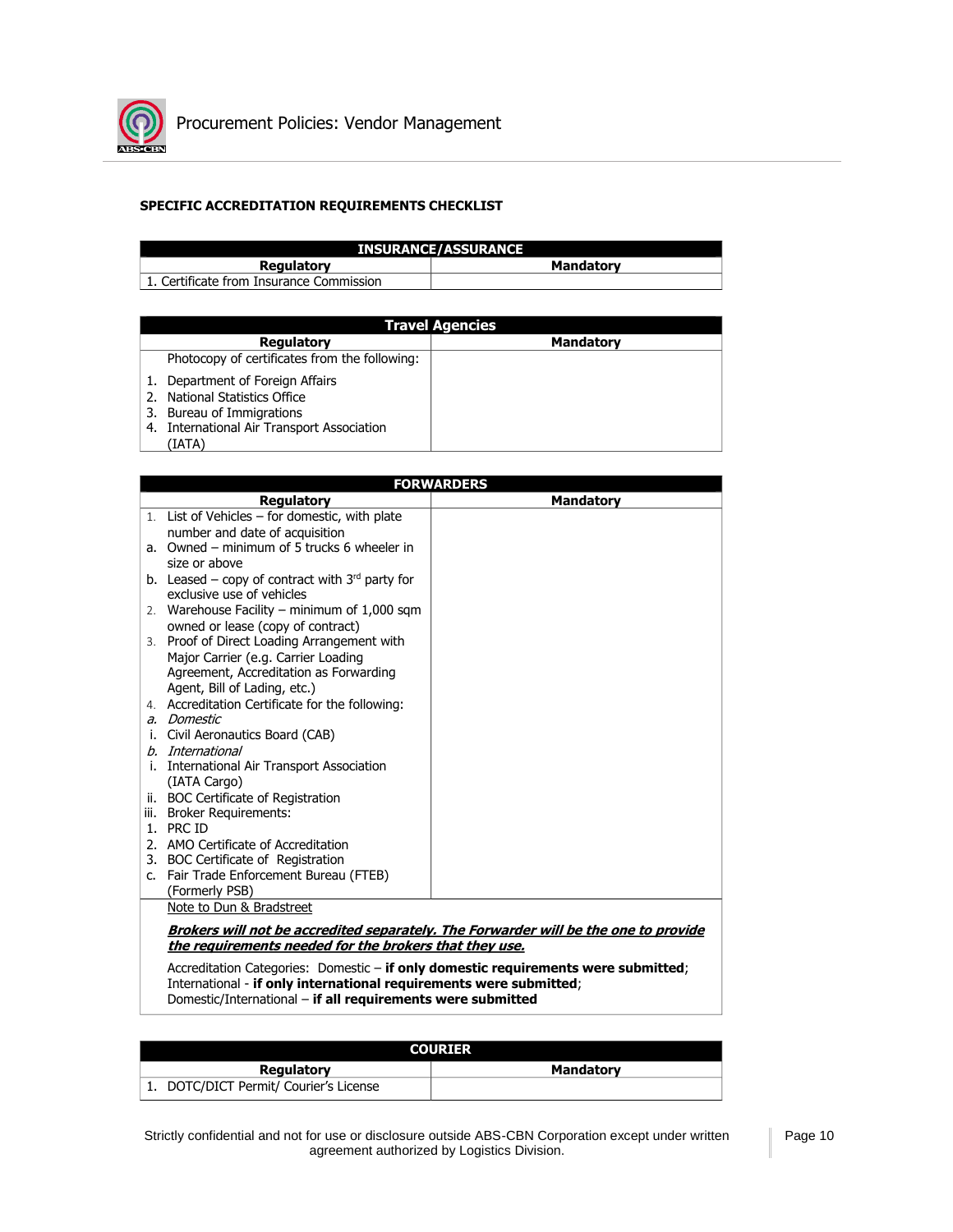

| <b>SECURITY SERVICES</b>                         |           |  |
|--------------------------------------------------|-----------|--|
| <b>Regulatory</b>                                | Mandatory |  |
| 1. Certificate of Registration pursuant to       |           |  |
| Department Order No. 174                         |           |  |
| <b>2.</b> PNP SAGSD License to Operate (Security |           |  |
| Services)                                        |           |  |

| <b>SERVICE CONTRACTORS</b>                  |                  |  |
|---------------------------------------------|------------------|--|
| <b>Regulatory</b>                           | <b>Mandatory</b> |  |
| 1. Certificate of Registration pursuant to  |                  |  |
| Department Order No. 174                    |                  |  |
| 2. Contractor's License, if applicable      |                  |  |
| 3. Fair Trade Enforcement Bureau (FTEB), if |                  |  |
| applicable                                  |                  |  |

|    | <b>MANPOWER SERVICES/AGENCIES</b>               |  |                |                  |  |  |
|----|-------------------------------------------------|--|----------------|------------------|--|--|
|    | <b>Regulatory</b>                               |  |                | <b>Mandatory</b> |  |  |
|    | 1. Certificate of Registration pursuant to      |  | Health Card    |                  |  |  |
|    | Department Order No. 174                        |  | Life Insurance |                  |  |  |
|    | 2. SSS Registration / Latest Remittances        |  |                |                  |  |  |
| 3. | PAG-IBIG Registration/Latest Remittances        |  |                |                  |  |  |
|    | 4. PhilHealth Registration / Latest Remittances |  |                |                  |  |  |
|    |                                                 |  |                |                  |  |  |
|    |                                                 |  |                |                  |  |  |

| <b>FINANCING</b>                    |                  |  |  |
|-------------------------------------|------------------|--|--|
| <b>Regulatory</b>                   | <b>Mandatory</b> |  |  |
| 1. Corporate Governance and Finance |                  |  |  |
| 2. Department (CGFD) Clearance      |                  |  |  |

|    |                                               | <b>TREATER/RECYCLER</b> |
|----|-----------------------------------------------|-------------------------|
|    | <b>Regulatory</b>                             | <b>Mandatory</b>        |
|    | 1. Environmental Compliance Certificate (ECC) |                         |
|    | 2. Transporter Registration Certificate (TRC) |                         |
|    | 3. Treatment, Storage and Disposal (TSD)      |                         |
|    | 4. Permit to Operate (PTO)                    |                         |
| 5. | Discharge Permit (DP)                         |                         |
|    | <b>6.</b> Certificate of Non-Coverage (CNC)   |                         |

| <b>SPECIAL EFFECTS</b> |                                                   |                                              |  |
|------------------------|---------------------------------------------------|----------------------------------------------|--|
|                        | <b>Regulatory</b>                                 | <b>Mandatory</b>                             |  |
|                        | 1. BFE-FED Certificate (for Pyrotechnic &         | Copy of Insurance Policy (Commercial General |  |
|                        | Firearms Effects supplier)                        | Liability)                                   |  |
|                        | 2. Firearms License & Permit to Carry             |                                              |  |
|                        | Firearms (for Firearms Effects supplier)          |                                              |  |
|                        | 3. Material Safety Data Sheet (MSDS)              |                                              |  |
|                        | (applicable to suppliers using pyro and firearms) |                                              |  |
|                        | 4. Firearms Registration (Certificate or Card)    |                                              |  |
|                        | 5. For Airsoft - Certificate of Registration      |                                              |  |
|                        | 6. License to Own and Possess Firearms            |                                              |  |
|                        | (LTOPF)                                           |                                              |  |
|                        | 7. Permit to Carry Firearms Outside Residence     |                                              |  |
|                        |                                                   |                                              |  |
|                        |                                                   |                                              |  |

Strictly confidential and not for use or disclosure outside ABS-CBN Corporation except under written agreement authorized by Logistics Division.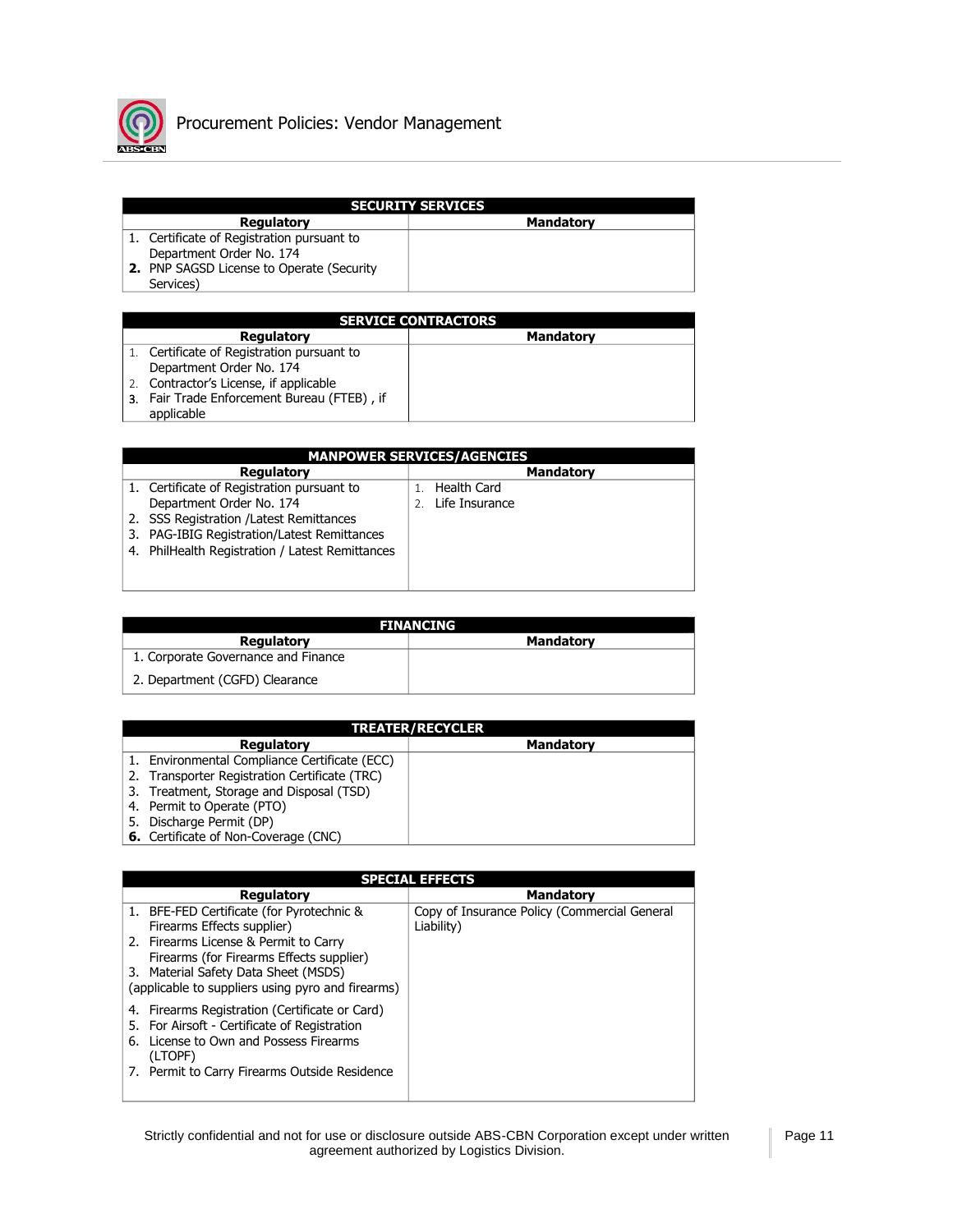

| <b>PRODUCTION DESIGN</b>                                                   |                  |  |  |  |
|----------------------------------------------------------------------------|------------------|--|--|--|
| <b>Regulatory</b>                                                          | <b>Mandatory</b> |  |  |  |
| 1. PCAB                                                                    |                  |  |  |  |
| 2. COSH Certificate of Safety Officer (SO1 /<br>SO <sub>2</sub> )          |                  |  |  |  |
| 3. Certificate of TESDA Skilled Worker/s (i.e.<br>Scaffolder, Gas Welding) |                  |  |  |  |

| <b>PPE SUPPLIER</b>  |                  |  |
|----------------------|------------------|--|
| Regulatory           | <b>Mandatory</b> |  |
| 1. FDA Certification |                  |  |

| <b>HEALTH CARE</b>                   |                                              |  |  |
|--------------------------------------|----------------------------------------------|--|--|
| Regulatory                           | <b>Mandatory</b>                             |  |  |
| 1. FDA Certification                 | 1. Proficiency Test Result from DOH and RITM |  |  |
| 2. License to Operate from DOH (LTO) |                                              |  |  |

| <b>WATER REFILLING STATIONS</b>                                  |                  |  |  |  |
|------------------------------------------------------------------|------------------|--|--|--|
| Regulatory                                                       | <b>Mandatory</b> |  |  |  |
| 1. Quality Test Result from DOH accredited<br>laboratory company |                  |  |  |  |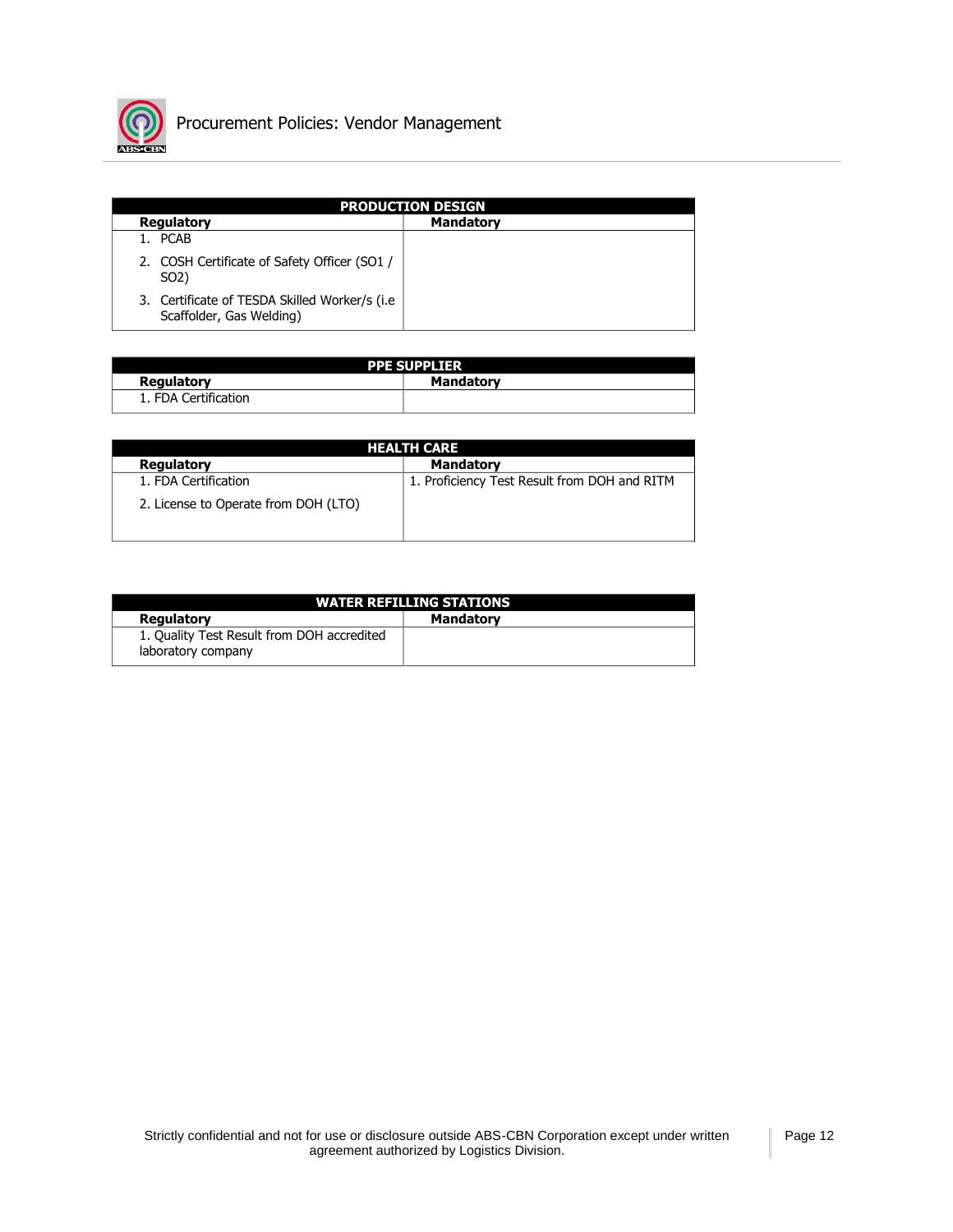

## **ANNEX B: CODE OF ETHICS FOR SUPPLIERS**

## **CODE OF ETHICS FOR SUPPLIERS**

### **PURPOSE**:

This Code of Ethics (the "Code") is an extension of the values of ABS-CBN Corporation and its subsidiaries and affiliates and reflects ABS-CBN's commitment to sound ethical business practices. It is meant to communicate ABS-CBN's expectations from its Suppliers in all transactions to ensure that procurement ethics are followed.

As used in this Code, the term "ABS-CBN" shall refer to ABS-CBN Corporation and its subsidiaries and affiliates.

## **GENERAL RESPONSIBILITIES**:

This Code sets forth ABS-CBN's minimum requirements from its Suppliers, and Suppliers' personnel. Suppliers are required to conduct their business/es ethically and responsibly, and in full compliance with both the letter and the spirit of the law, this Code, and any other ABS-CBN policy and procedure that may be applicable. It is expected and assumed that all Suppliers shall educate their respective employees, representatives, agents, and subcontractors of this Code of Ethics and ensure compliance.

## **STANDARDS:**

Non-compliance, directly or indirectly, with any directive, rules, or regulation stated in this Code constitutes breach of contract and shall result in immediate termination of the business relationship, and ABS-CBN shall seek any available remedies at law or in equity for such violation. Below are standards that each Supplier shall be required to comply with:

### **Business Integrity**

The highest standards of integrity shall be upheld in all business transactions. All forms of illegal or inappropriate activity, including, but not limited to, corruption, misrepresentation, extortion, embezzlement or bribery, whether committed or intended to be committed, directly or indirectly, are strictly prohibited.

Supplier shall comply with all rules, regulations, policies, and requirements relating to providing goods, products, and/or services to ABS-CBN. The Supplier shall ensure that it possesses the necessary capabilities and equipment, including sufficient capitalization as required under the law, related to the goods, products, and/or services being supplied to ABS-CBN. Supplier shall ensure its status as a legitimate, valid service provider, duly accredited and/or registered with the appropriate government agencies and/or societies or associations related to the goods, products or services to be supplied. Supplier shall ensure that all registrations and/or accreditations obtained to enable it to provide goods, products, and/or services to ABS-CBN are maintained for the duration of Supplier Agreement(s) with ABS-CBN. Supplier shall ensure it is a member in good standing of these associations or societies. Suppliers shall further warrant that it will only supply goods, products, and/or services of superior quality.

Supplier shall ensure that all records prepared for ABS-CBN, including records of work time and expenses, are accurate, complete, correct, current and consistent with the standards and requirements of the industry to which the Supplier belongs and of ABS-CBN.

Supplier shall not act in concert or engage in anti-competitive conduct with other suppliers or agents, or with any officers, employees, personnel or representatives of ABS-CBN, when participating in any bidding by ABS-CBN for goods, products or services.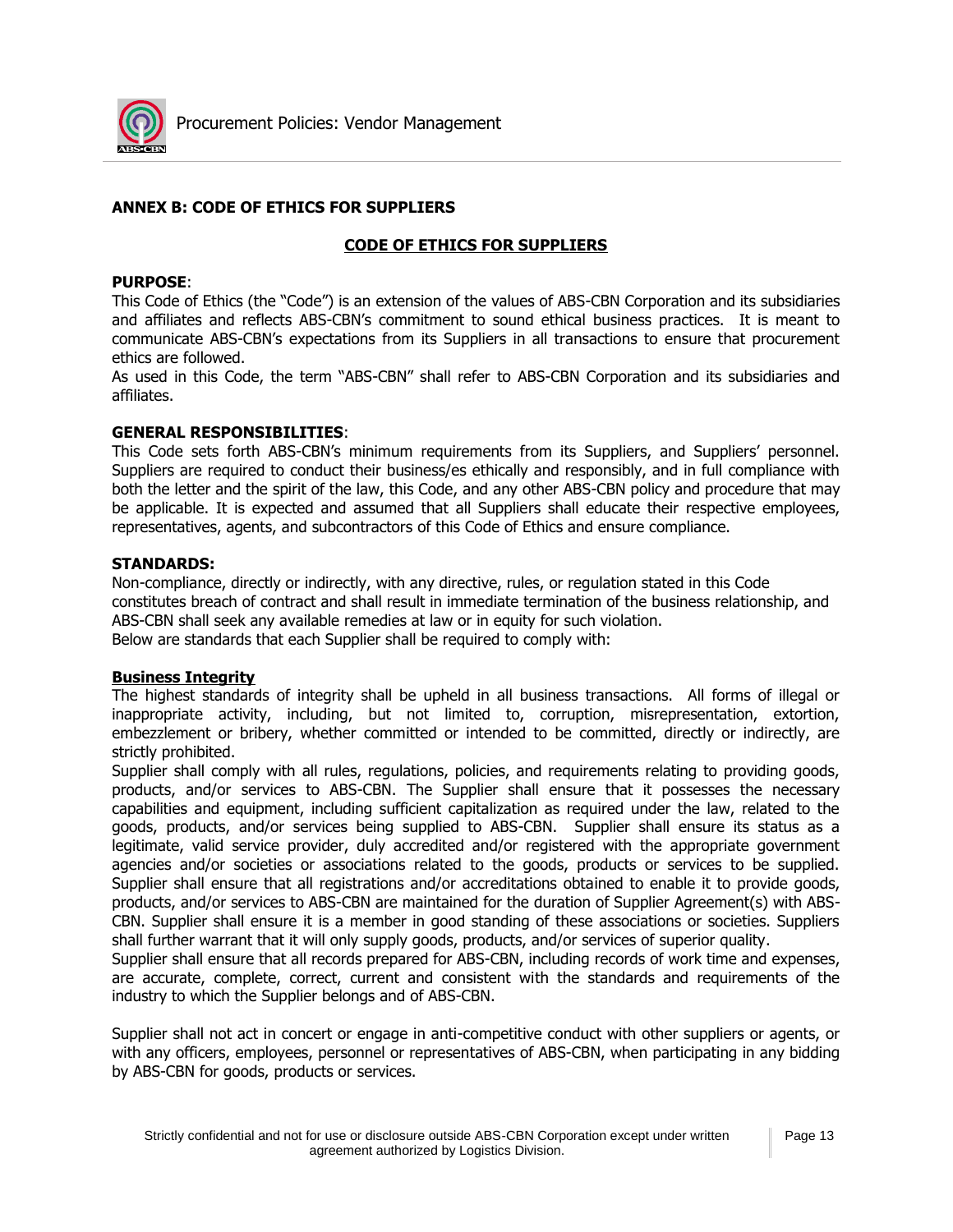

## **Conflict of Interest**

ABS-CBN expects Supplier to exercise reasonable care and diligence to prevent any action or condition which may result in a conflict with ABS-CBN's interests, or which may compromise the exercise of independent judgment of ABS-CBN personnel during the delivery of goods or products or execution of work for ABS-CBN. As such, Supplier is required to immediately disclose a conflict of interest or a potential conflict of interest situation and to prevent such a situation from arising.

## **Close Personal Relationships**:

Close personal relationships between Supplier personnel and ABS-CBN employees responsible for monitoring Supplier's performance shall be prohibited in order not to compromise the exercise of independent judgment, or lead to claims of a conflict of interest.

To avoid these problems and foster a positive work environment, Supplier shall ensure that the data indicated in the Supplier Certificate of Disclosure are complete, accurate, and current.

## **Business Courtesies:**

A Supplier is expected to compete solely on the quality and merit of its goods, products, and services. As such, a Supplier, as well as its employees, **shall avoid giving or offering** any business courtesy that may constitute, or could reasonably be perceived as to constitute, unfair and improper business inducements regardless of whether or not that would violate the law, regulations, or policies of ABS-CBN, would cause embarrassment, or reflect negatively on ABS-CBN's goodwill or its employees and personnel's reputation or work principles. Business courtesy includes gifts, meals, refreshments, entertainment, and other benefits of any kind or form, from any Supplier or its personnel, employees, or consultants.

A business courtesy as part of prevalent business practice, may be accepted only if it is occasional and is of nominal value (**not more than \$50 or its Philippine Peso equivalent**). Consequently, a Supplier may, for legitimate business purposes, offer a business courtesy provided that they conform to all of the following criteria:

- It is unsolicited
- It is not a bribe, commission, rebate, or other illegal/illicit payment
- It is not lavish or excessive, not frequent, and does not reflect a pattern of acceptance of business courtesies from the same person or entity
- It is not given in exchange for any business consideration
- It would not embarrass ABS-CBN if disclosed publicly
- It is not intended, nor likely to be perceived by others, to improperly influence business decisions
- It does not create the appearance (or an actual or implied obligation) that the gift giver is entitled to preferential treatment, an award of business, better prices, or improved terms.

In addition, Suppliers may give or offer business courtesies, which should be limited to:

- Gifts of nominal value/simple promotional items and tokens (e.g. calendars, pens, mugs, caps, tshirts).
- Flowers, food and drinks, gift baskets, and other modest presents that commemorate a special occasion or during holidays.
- Small gifts of nominal value presented during, and invitations extended to ABS-CBN employees or personnel to attend, official business events such as inaugurations, trade fairs, product launches, and exhibits, provided that the immediate superior of said ABS-CBN employee or personnel has been properly and officially notified.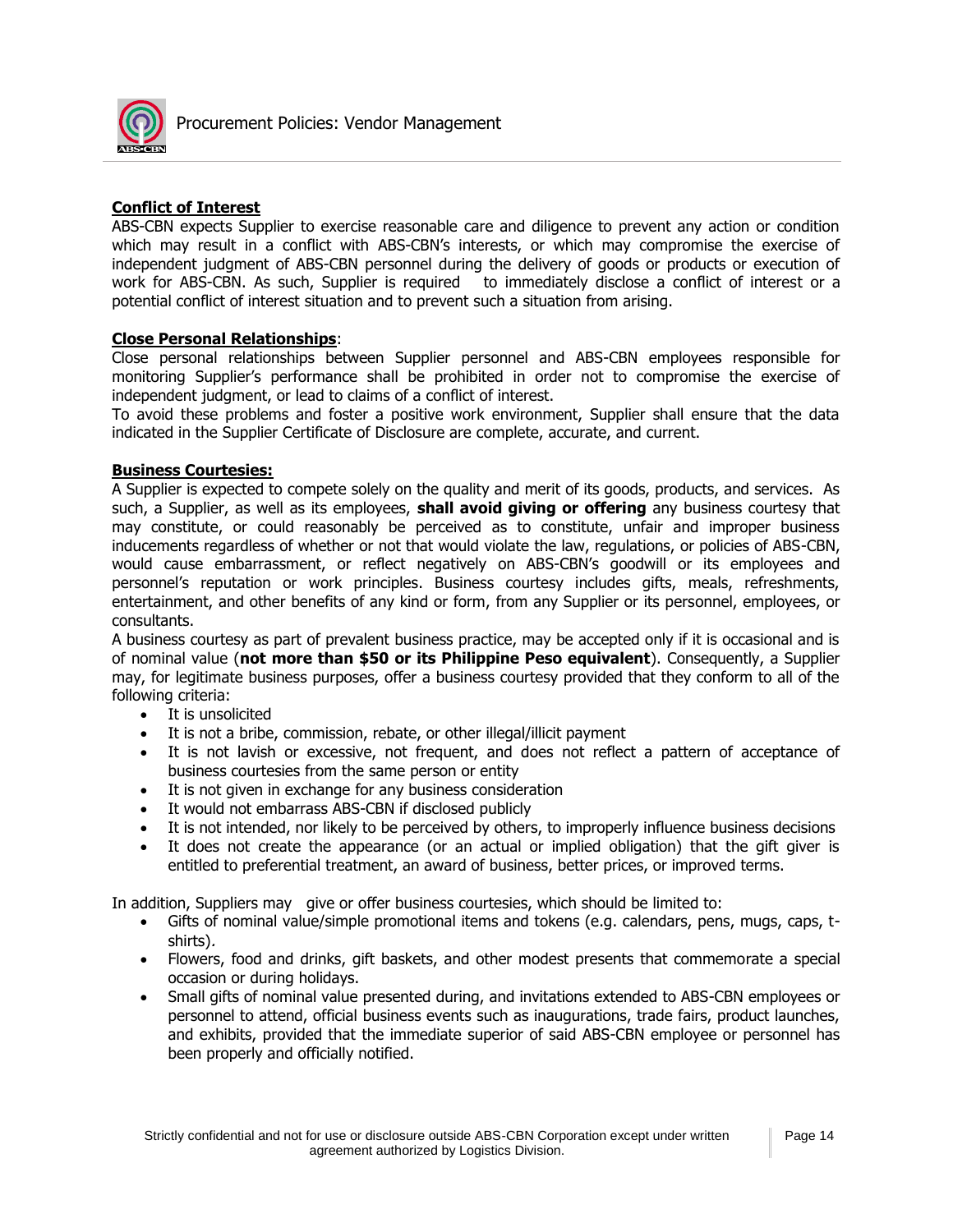

• Infrequent official business lunches or dinners with ABS-CBN employees or personnel, provided that the latter's immediate superior is properly and officially notified.

The following business courtesies are prohibited under this Code, regardless of amount:

- Cash, gift cards, lines of credit, instruments of ownership (e.g. stock certificates) or any other thing of value redeemable for cash
- Jewelry
- Holiday trips, whether for ABS-CBN employees, or any of their family members
- Food and drinks for company sponsored excursions or personal/family use
- Use of service vehicles and/or venue for excursions
- Hospitalization assistance
- Loan/cash advance
- Invitation to act as sponsor in wedding/baptism unless the employee is related to the Suppliersponsor.
- Other analogous or similar acts

A Supplier shall use good judgment, discretion, and moderation when offering business courtesies to ABS-CBN employees. Except as specified in this Code, employees and personnel of ABS-CBN are prohibited from accepting gifts, favors or invitations for themselves or on behalf of others. As such, Suppliers shall not offer or attempt to offer, bribes, commissions, rebates, goods, or services and/or any other incentive to an ABS-CBN employee to obtain improper advantage or retain business and do or perform any act which contravenes this policy.

### **Environment, Health and Safety:**

Supplier shall provide a safe and healthy working environment for all its employees that includes all necessary and appropriate controls, safety procedures, preventative maintenance, and protective equipment. All business practices shall comply with all relevant local and national laws, codes and regulations. ABS-CBN expects its Suppliers and the Suppliers hereby undertake to continually look for ways to minimize waste, emissions and discharge in their operations, products and services and to establish and maintain a management system or program that encourages continual improvement in environmental, health and safety performance.

### **Labor / Human Rights / Human Resources/Child Labor:**

Suppliers shall only employ workers who meet the applicable minimum legal age requirement. Suppliers shall comply with all other applicable child labor laws. ABS-CBN is committed to the elimination of the "worst forms of child labor," as defined by Republic Act No. 9231. ABS-CBN expects its Suppliers and the Suppliers hereby undertake to support and participate in industry efforts aimed at the elimination of such practices wherever they exist in the supply chain.

### **Forced Labor:**

Suppliers shall not utilize or benefit in any way from forced or compulsory labor, nor utilize factories or subcontractors that force unpaid labor. Suppliers shall support and respect the protection of internationally proclaimed human rights and not willingly or knowingly assist in any violation of human rights, nor benefit from human rights abuses committed by another party, nor remain silent when human rights violations are being committed.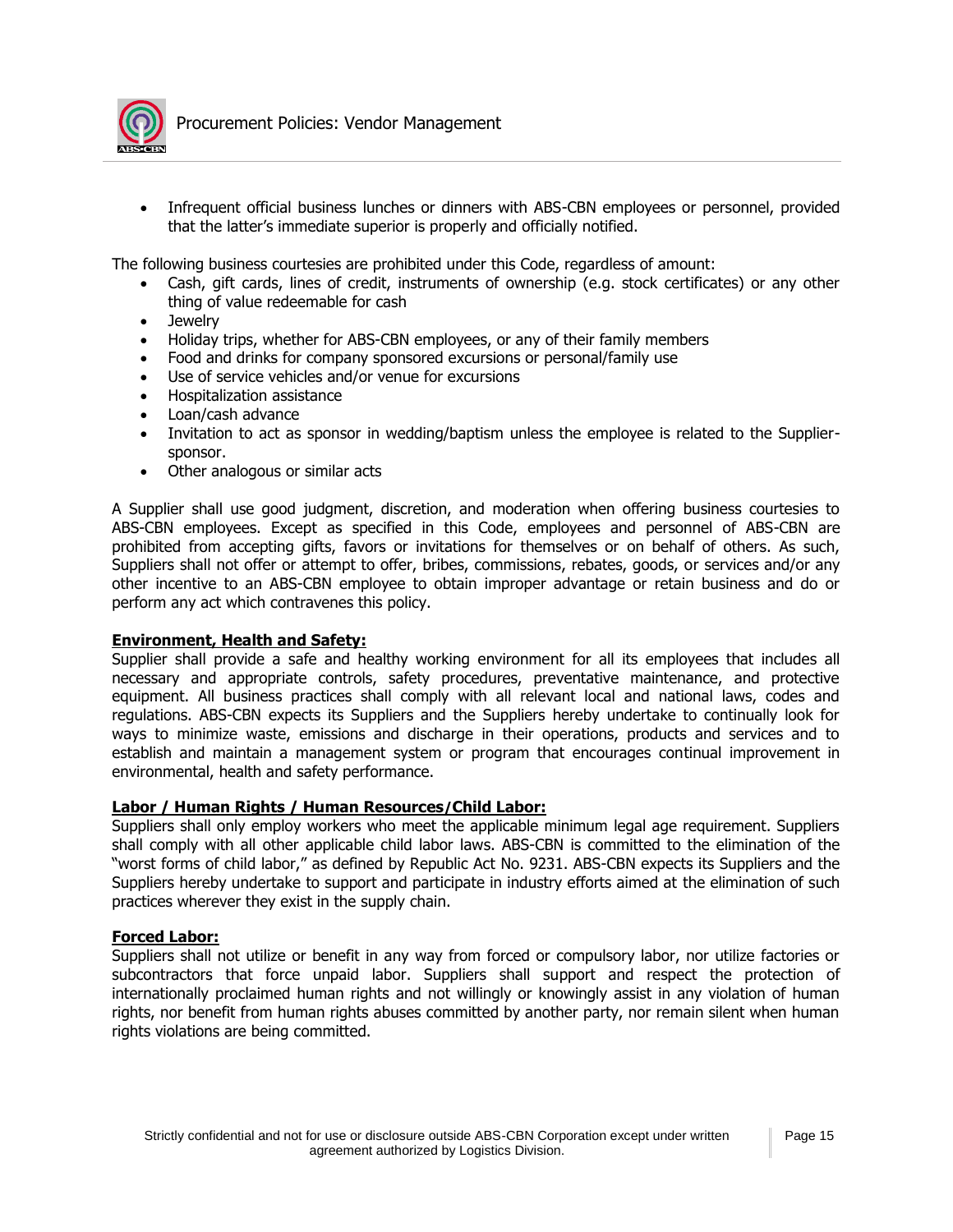

## **Wages and Hours:**

Suppliers shall provide wages at least equal to the applicable legal minimum wage and any associated statutory benefits. If there is no legal minimum wage, Suppliers shall ensure that wages are at least comparable to those at similar companies in the local area or to prevailing industry norms. Working hours should reflect the applicable number of hours prescribed by all applicable laws norms and overtime hours should be paid at the legally mandated rate or at least at the same rate as regular hours worked if there is no mandated rate.

## **COMPLIANCE:**

A Supplier is required to familiarize itself with this Code, to ensure successful business and working relations with ABS-CBN. It is the responsibility of the Supplier to ensure that its employees, agents, representatives, and subcontractors understand and strictly comply with this Code.

Compliance with this Code may be subject to an audit at ABS-CBN's discretion. By becoming an ABS-CBN supplier, vendors or suppliers agree to comply with this Code and to be subjected to audit. Failure to comply with this Code may result in the suspension and/or permanent revocation of a Supplier's accreditation (including the accreditation of its subsidiaries or affiliates) with ABS-CBN, without prejudice to any right, benefit or remedy which may have accrued in favor of ABS-CBN prior to the effectivity of the termination or suspension of accreditation.

Existing laws, statutes, ordinances, rules or regulations of the Republic of the Philippines shall be suppletory to this Code, and any violation thereof shall be subject to sanctions in accordance with said laws, statutes, ordinances, rules or regulations, and ABS-CBN's policies.

The ethical standards required of an ABS-CBN Supplier include compliance the following laws and all other existing laws, statutes, ordinance and rule and regulation of the Republic of the Philippines:

|    | ETHICAL STANDARDS                                                                                                                 |                                     | SPECIFIC LAW, RULES OR REGULATION                                                                                                                                                                                                                                                                                                                                                                                                                   |
|----|-----------------------------------------------------------------------------------------------------------------------------------|-------------------------------------|-----------------------------------------------------------------------------------------------------------------------------------------------------------------------------------------------------------------------------------------------------------------------------------------------------------------------------------------------------------------------------------------------------------------------------------------------------|
|    | 1. Anti-Bribery<br>Government)                                                                                                    | $\bullet$                           | Republic Act No. 3019, as Amended - Anti-Graft and Corrupt<br>Practices Act                                                                                                                                                                                                                                                                                                                                                                         |
| 2. | Anti-Discrimination<br>Policy                                                                                                     | $\bullet$                           | Republic Act No. 10911 - Anti-Age Discrimination in<br><b>Employment Act</b>                                                                                                                                                                                                                                                                                                                                                                        |
| 3. | Compliance with<br><b>Environmental Laws</b>                                                                                      | $\bullet$<br>$\bullet$<br>$\bullet$ | Presidential Decree 1586 - Philippine Environment Impact<br><b>Statement System</b><br>Republic Act No. 8749 - Philippine Clean Air Act of 1999<br>Republic Act No. 9275 - Philippine Clean Water Act of 2004<br>Republic Act No. 6969 - Toxic Substances and Hazardous and<br>Nuclear Wastes Control Act of 1990<br>Republic Act No. 9003 - Ecological Solid Waste Management<br>Act of 2000<br>Republic Act No. 9729 - Climate Change Act of 2009 |
| 4. | Compliance with Labor<br>Laws                                                                                                     | $\bullet$                           | Presidential Decree No. 442, as Amended - The Labor Code of<br>the Philippines                                                                                                                                                                                                                                                                                                                                                                      |
| 5. | Recognition of the<br><b>Existence of Labor</b><br>Unions, Collective<br>Bargaining and Freedom<br>of Association of<br>employees |                                     |                                                                                                                                                                                                                                                                                                                                                                                                                                                     |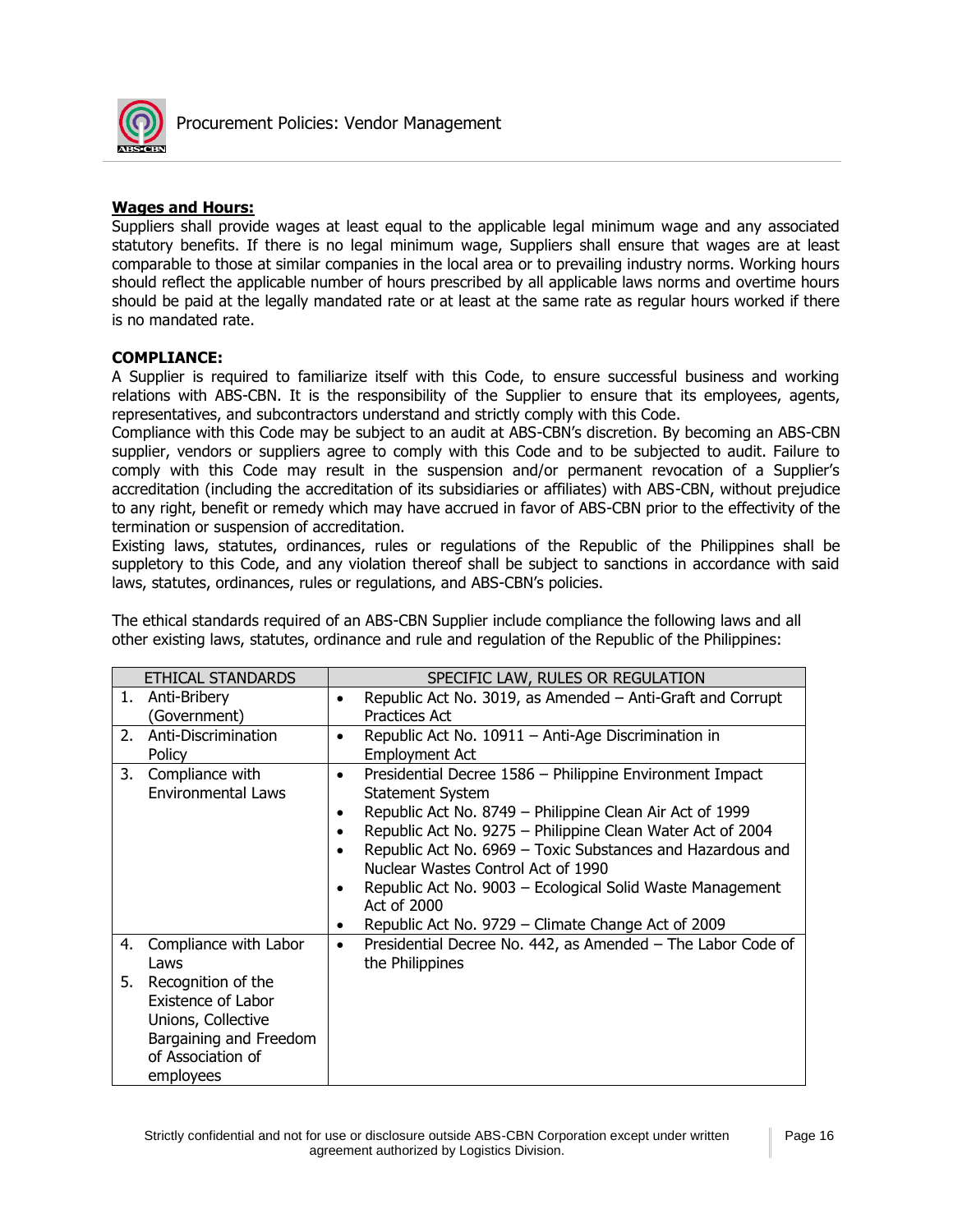

| 6.<br>7. | Machinery For Employee<br>Grievances<br>Policy on Health and<br>Safety of Employees |           |                                                                                                                                                        |
|----------|-------------------------------------------------------------------------------------|-----------|--------------------------------------------------------------------------------------------------------------------------------------------------------|
| 8.       | Dangerous Drugs Law                                                                 | $\bullet$ | Republic Act No. 9165 - Comprehensive Dangerous Drugs Act<br>of 2002                                                                                   |
| 9.       | Data Privacy /<br>Confidentiality                                                   |           | Republic Act No. 10173 - Data Privacy Act Of 2012                                                                                                      |
|          | 10. Solicitation of donations<br>and voluntary<br>contributions                     | $\bullet$ | Presidential Decree No. 1564 - Solicitation Permit Law                                                                                                 |
|          | 11. Refraining from the Use<br>of Child Labor                                       |           | Republic Act No. 7610, as Amended by Republic Act No. 9231<br>- Special Protection of Children Against Abuse, Exploitation,<br>And Discrimination Act, |
|          | 12. Refraining from the Use<br>of Forced Labor                                      | $\bullet$ | Republic Act No. 9208 - Anti-Trafficking In Persons Act Of<br>2003                                                                                     |

## **ACKNOWLEDGEMENT AND ACCEPTANCE**

This is to certify that I have read and understood ABS-CBN's Code of Ethics for Suppliers. I hereby commit myself and the Company to which I belong, to fully comply with the principles, provisions and requirements of ABS-CBN's Code of Ethics.

I also certify that I am authorized by my Company to sign and accept this document in its behalf. Supplier/Company Name: \_\_\_\_\_\_\_\_\_\_\_\_\_\_\_\_\_\_\_\_\_\_\_\_\_\_\_\_\_\_\_\_\_\_\_\_\_\_\_\_\_\_\_\_\_\_\_\_\_\_\_\_\_\_\_\_\_\_

Address:

Name of Representative: \_\_\_\_\_\_\_\_\_\_\_\_\_\_\_\_\_\_\_\_\_\_\_\_\_\_\_\_\_\_\_\_\_\_\_\_\_\_

Designation: \_\_\_\_\_\_\_\_\_\_\_\_\_\_\_\_\_\_\_\_\_\_\_\_\_\_\_\_\_\_\_\_\_\_\_\_\_\_\_\_\_\_\_\_\_\_\_\_

Signature:

Date:  $\frac{1}{\sqrt{1-\frac{1}{2}}}\cdot\frac{1}{\sqrt{1-\frac{1}{2}}}\cdot\frac{1}{\sqrt{1-\frac{1}{2}}}\cdot\frac{1}{\sqrt{1-\frac{1}{2}}}\cdot\frac{1}{\sqrt{1-\frac{1}{2}}}\cdot\frac{1}{\sqrt{1-\frac{1}{2}}}\cdot\frac{1}{\sqrt{1-\frac{1}{2}}}\cdot\frac{1}{\sqrt{1-\frac{1}{2}}}\cdot\frac{1}{\sqrt{1-\frac{1}{2}}}\cdot\frac{1}{\sqrt{1-\frac{1}{2}}}\cdot\frac{1}{\sqrt{1-\frac{1}{2}}}\cdot\frac{1}{\sqrt{1-\frac{1}{2}}$ 

## **Please return SIGNED copy to ABS-CBN CORPORATION. Thank you.**